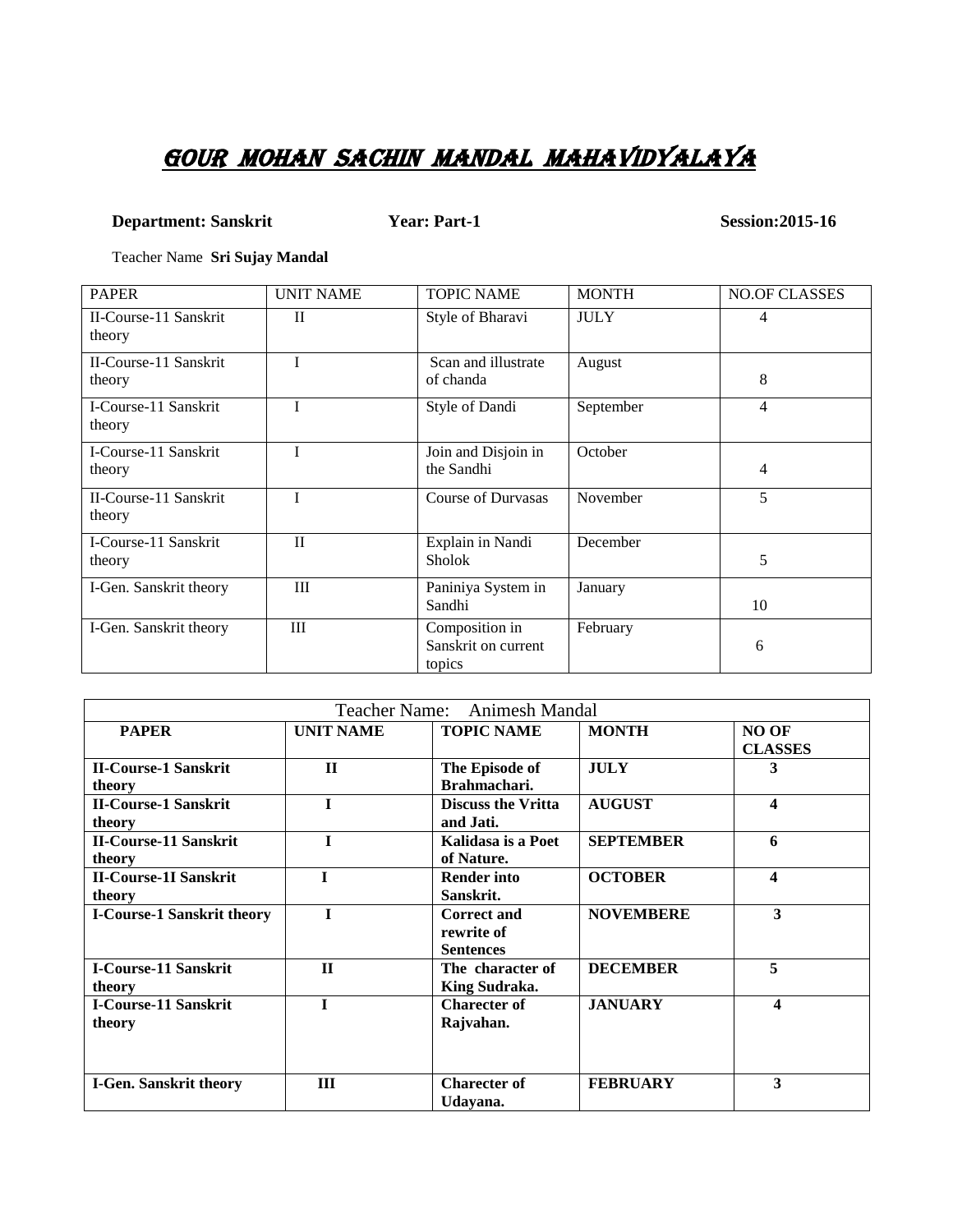**Teacher Name: Partha Pratim Mishra**

| <b>PAPER</b>                  | <b>UNIT NAME</b> | <b>TOPIC NAME</b>        | <b>MONTH</b>     | <b>NO OF CLASSES</b> |
|-------------------------------|------------------|--------------------------|------------------|----------------------|
| <b>II-Course-1 Sanskrit</b>   | $\mathbf H$      | <b>Classification of</b> | <b>JULY</b>      | 4                    |
| theory                        |                  | <b>Poets</b>             |                  |                      |
| <b>II-Course-1 Sanskrit</b>   |                  | <b>Case-ending</b>       | <b>AUGUST</b>    | 6                    |
| theory                        |                  |                          |                  |                      |
| <b>I-Cours-1Sanskrit</b>      | T                | <b>Style of</b>          | <b>SEPTEMBER</b> | $\boldsymbol{4}$     |
| theory                        |                  | <b>Banabhatta</b>        |                  |                      |
| <b>I-Course-1I Sanskrit</b>   |                  | Abhijnana in Act.-I      | <b>OCTOBER</b>   | 4                    |
| theory                        |                  |                          |                  |                      |
| <b>I-Gen. Sanskrit theory</b> |                  | Chanda                   | <b>NOVEMBERE</b> | 5                    |
|                               |                  |                          |                  |                      |
| <b>I-Gen. Sanskrit theory</b> | $\Pi$            | Sandhi                   | <b>DECEMBER</b>  | 6                    |
|                               |                  |                          |                  |                      |
|                               |                  |                          |                  |                      |
| <b>I-Gen. Sanskrit theory</b> |                  | <b>Character of</b>      | <b>JANUARY</b>   | 5                    |
|                               |                  | Vasavadatta.             |                  |                      |
| <b>I-Gen. Sanskrit theory</b> | $\Pi$            | Advice of                | <b>FEBRUARY</b>  | 4                    |
|                               |                  | Sukanasa.                |                  |                      |

# GOUR MOHAN SACHIN MANDAL MAHAVIDYALAYA

**Department; Sanskrit Year; Part –II Session; 2015-16** Teacher Name; **Sri Sujay Mandal**

| Paper                                            | Unit name    | Topic Name                                                              | Month           | <b>No.of classes</b> |
|--------------------------------------------------|--------------|-------------------------------------------------------------------------|-----------------|----------------------|
| <b>IV-Cour se-</b><br><b>II, Sanskrit theory</b> |              | <b>Encounter of Rama</b><br>with Marica.                                | <b>July</b>     | 3                    |
| <b>III-Cour se-</b><br><b>I, Sanskrit theory</b> |              | Prastavana and<br>Sandhi                                                | <b>August</b>   | 8                    |
| III-Cour se-<br>II, Sanskrit theory              |              | Vedanga                                                                 | September       | 5                    |
| III-Cour se-<br>II, Sanskrit theory              | $\Pi$        | <b>Explain in</b><br><b>Gramatical and</b><br><b>Lexical Literature</b> | <b>October</b>  | 3                    |
| IV-Cour se-<br>II, Sanskrit theory               | $\Pi$        | Ayurveda and<br><b>Alchemy</b>                                          | <b>November</b> | 4                    |
| III-Gen;Sanskrit<br>theory                       | $\mathbf{H}$ | Isopanisad                                                              | <b>December</b> | 6                    |
| II-Gen Sanskrit<br>theory                        | $\Pi$        | Abhijnanasakunlam<br>$Act-II$                                           | <b>January</b>  | $\boldsymbol{Q}$     |
| III-Gen.Sanskrit<br>theory                       | T            | <b>History of Sanskrit</b><br><b>Literature</b>                         | <b>February</b> | 5                    |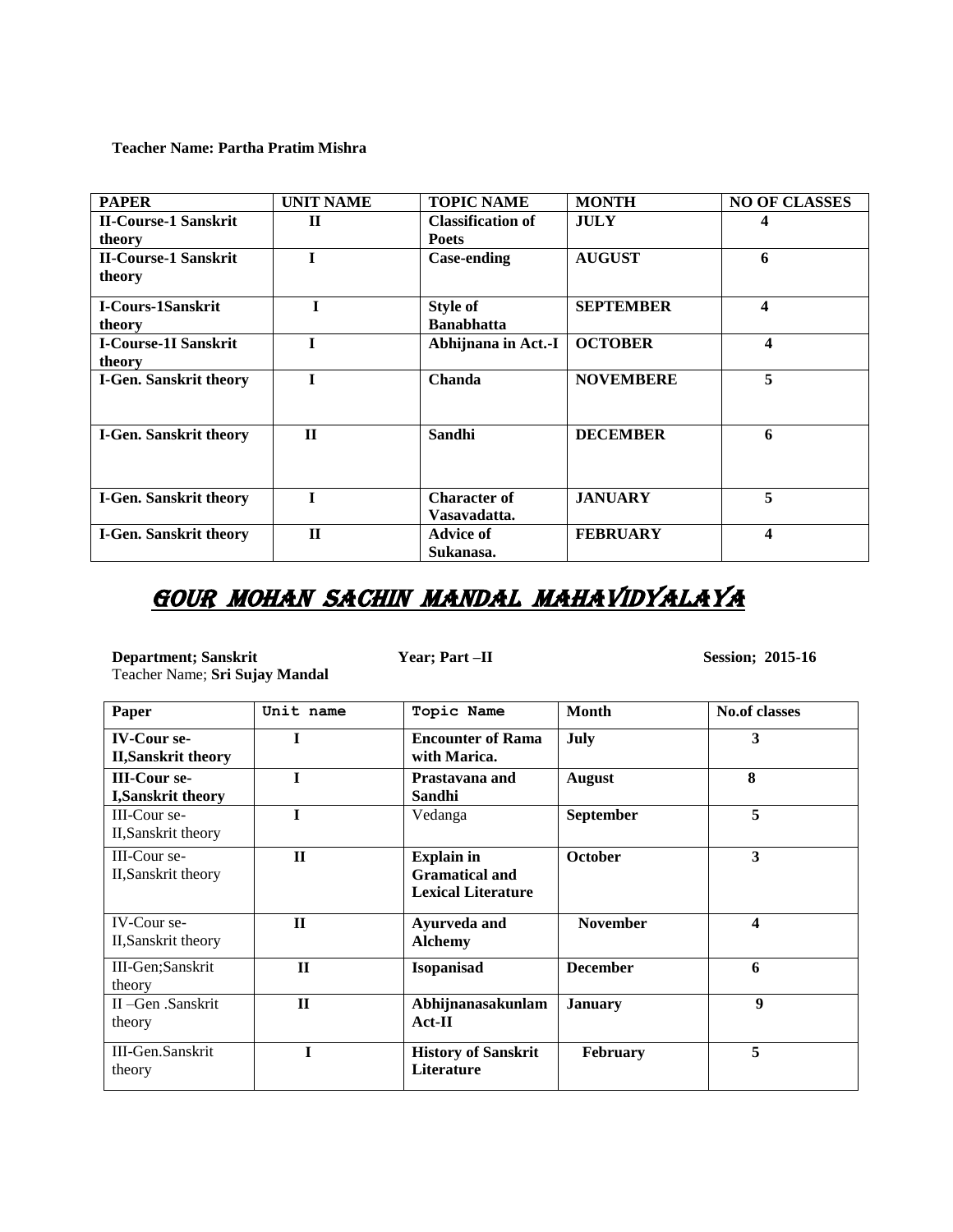**Teacher Name: Animesh Mandal**

| Paper                    | Unit name    | Topic Name               | <b>Month</b>     | NO OF CLASSES |
|--------------------------|--------------|--------------------------|------------------|---------------|
| <b>III-Course-1</b>      |              | Arthapak sepakas         | July             | 4             |
| <b>Sanskrit theory</b>   |              | and Prakarana            |                  |               |
| <b>III-Course-1I</b>     |              | Doctrine of              | <b>August</b>    | 6             |
| <b>Sanskrit theory</b>   |              | Upanisad.                |                  |               |
| <b>III-Cours-</b>        | $\mathbf{I}$ | Algebra and              | <b>September</b> | 4             |
| <b>I1Sanskrit theory</b> |              | <b>Mathamatical Work</b> |                  |               |
| <b>IV-Course-1</b>       |              | Style of Bhatti.,        | <b>October</b>   | 5             |
| <b>Sanskrit theory</b>   |              |                          |                  |               |
| <b>IV-Course-1I</b>      |              | Prose Romance and        | <b>November</b>  | 6             |
| <b>Sanskrit theory</b>   |              | Historical Kavya.        |                  |               |
| <b>II-Gen. Sanskrit</b>  |              | <b>Ring Episode</b>      | <b>December</b>  | 5             |
| theory                   |              |                          |                  |               |
| <b>III-Gen. Sanskrit</b> | IV           | Source of King and       | <b>January</b>   | 6             |
| theory                   |              | Vyasanam.                |                  |               |

**Teacher Name:Partha Pratim Mishra**

| Paper                    | Unit name    | Topic Name         | <b>Month</b>     | NO OF CLASSES  |
|--------------------------|--------------|--------------------|------------------|----------------|
| <b>III-Course-1</b>      |              | Alamkara           | July             | 5              |
| <b>Sanskrit theory</b>   |              |                    |                  |                |
| <b>III-Course-1I</b>     |              | Philosophical Hymn | <b>August</b>    | $\overline{4}$ |
| <b>Sanskrit theory</b>   |              |                    |                  |                |
| <b>III-Cours-</b>        | $_{\rm II}$  | Darmalurgical      | <b>September</b> | 6              |
| <b>I1Sanskrit theory</b> |              | Literature.        |                  |                |
| <b>IV-Course-1</b>       | $\mathbf H$  | Ayurveda and       | <b>October</b>   | 3              |
| <b>Sanskrit theory</b>   |              | Alchemy.           |                  |                |
| <b>IV-Course-</b>        |              | Sanskrit Essay     | <b>November</b>  | 6              |
| 1Sanskrit theory         |              |                    |                  |                |
| <b>IV.</b> Course-11     |              | Prose Kavya.       | <b>December</b>  | 4              |
| <b>Sanskrit theory</b>   |              |                    |                  |                |
| <b>IV-. Course-1I</b>    | $\Pi$        | Fable Literature   | <b>January</b>   | 6              |
| <b>Sanskrit theory</b>   |              |                    |                  |                |
| II.Gen.Sanskrit          | $\mathbf{I}$ | Samasa             | February         | 8              |
| Theory                   |              |                    |                  |                |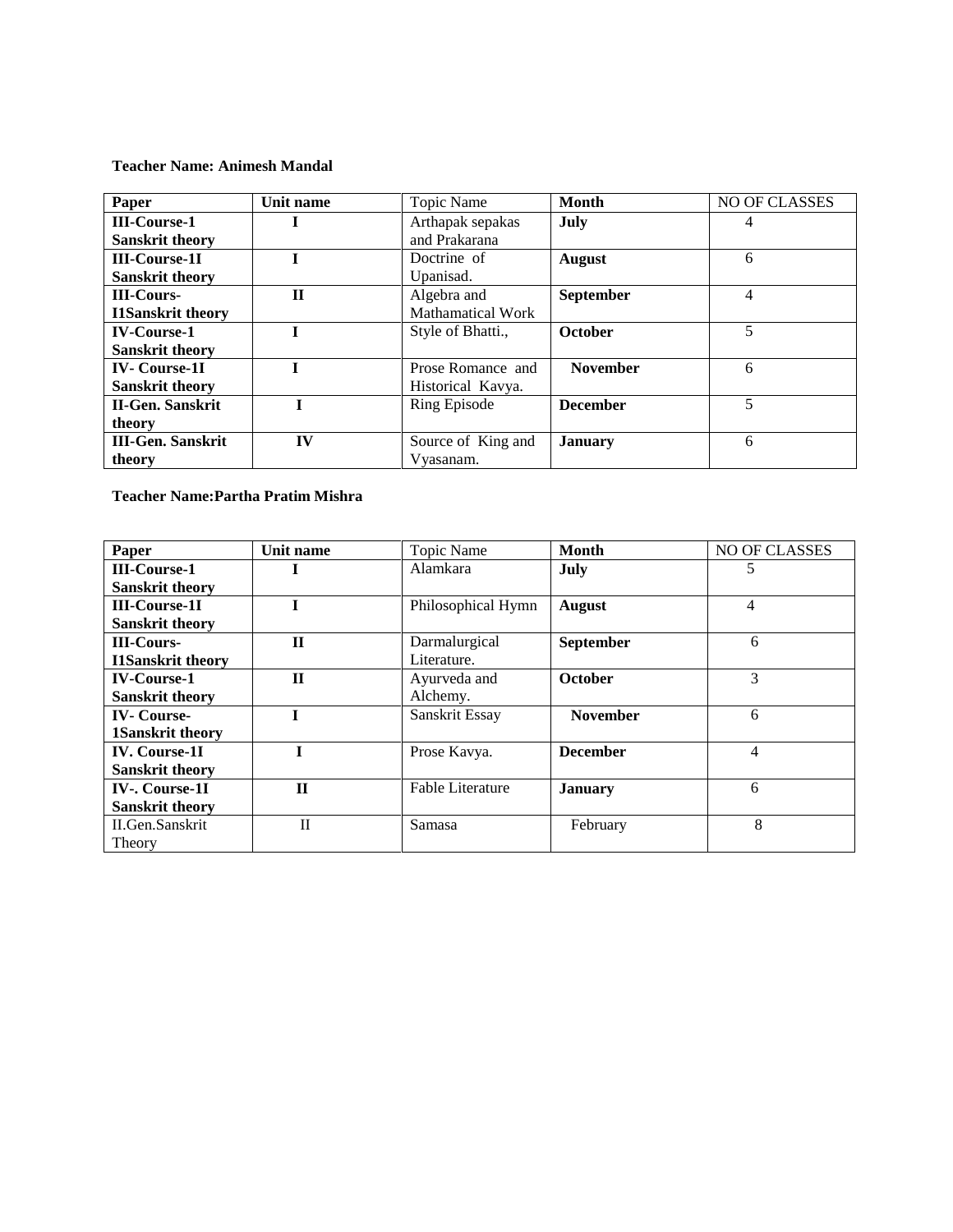### GOUR MOHAN SACHIN MANDAL MAHAVIDYALAYA

**Department; Sanskrit Year; Part –III Session; 2015-16** 

**Teacher Name; Sri Sujay Mandal** 

| Paper                      | Unit name    | <b>Topic Name</b>            | <b>Month</b>    | <b>NO OF CLASSES</b> |
|----------------------------|--------------|------------------------------|-----------------|----------------------|
| V-Cour se-                 | Т            | <b>Describe the</b>          | July            | 7                    |
| I, Sanskrit theory         |              | characteristic               |                 |                      |
|                            |              | features of Agni             |                 |                      |
| V-Cour se-                 | $\mathbf{H}$ | <b>Illustrative on Vedic</b> | <b>August</b>   | 9                    |
| I,Sanskrit theory          |              | infinitives and              |                 |                      |
|                            |              | declension                   |                 |                      |
| V-Cour se-                 | $\mathbf{I}$ | Principles of                | September       | 10                   |
| <b>II, Sanskrit theory</b> |              | Taxation in ch-vii of        |                 |                      |
|                            |              | the Manusamhitra             |                 |                      |
| V-Cour se-                 | T            | <b>Classification of</b>     | <b>October</b>  | 6                    |
| <b>II, Sanskrit theory</b> |              | <b>Vyasana</b>               |                 |                      |
|                            |              |                              |                 |                      |
| VI-Cour se-                | $\mathbf{I}$ | Narrate the story of         | <b>November</b> | $\overline{7}$       |
| I, Sanskrit theory         |              | Sunahsepa in the             |                 |                      |
|                            |              | Aitareya Brahmana            |                 |                      |
| VI-Cour se-                | $\mathbf{I}$ | <b>Circumstances</b>         | <b>December</b> | 6                    |
| <b>II, Sanskrit theory</b> |              | countersuit is               |                 |                      |
|                            |              | Vyavahara in                 |                 |                      |
|                            |              | Yajnavalka                   |                 |                      |
| VII-Cour se-               | $\mathbf{I}$ | Define and                   | <b>January</b>  | $\overline{7}$       |
| <b>I, Sanskrit theory</b>  |              | illustrate assimilation      |                 |                      |
|                            |              | and dissimilation            |                 |                      |
| VIII-Cour se-              | $\mathbf{H}$ | examplewis Explain           | <b>February</b> | 5                    |
| <b>I, Sanskrit theory</b>  |              | in phonetic law and          |                 |                      |
|                            |              | th by Grimm's law            |                 |                      |

Teacher Name:Animesh Mandal

| Paper                                   | Unit name    | Topic Name                  | <b>Month</b>    | <b>NO OF CLASSES</b> |
|-----------------------------------------|--------------|-----------------------------|-----------------|----------------------|
| V-Cour se-<br><b>I, Sanskrit theory</b> |              | Samjana and Devi-<br>Sukta. | July            | 6                    |
| V-Cour se-                              | $\mathbf{H}$ | Sources of King             | <b>August</b>   | 6                    |
| <b>II, Sanskrit theory</b>              |              | Durga.                      |                 |                      |
| VI-Cour se-                             | Ш            | Transmigration and          | September       | 9                    |
| <b>I, Sanskrit theory</b>               |              | Liberation.                 |                 |                      |
| VI-Cour se-                             |              | Wife of Propertity          | <b>October</b>  | $\overline{7}$       |
| <b>II, Sanskrit theory</b>              |              | and Witness.                |                 |                      |
| VI-Cour se-                             | $\mathbf{H}$ | Ancient Indian Niti         | <b>November</b> | 6                    |
| <b>II, Sanskrit theory</b>              |              | text.                       |                 |                      |
| VII-Cour se-                            | T            | Ajana in Advaita            | <b>December</b> | 9                    |
| <b>II, Sanskrit theory</b>              |              | <b>Vedanta and Purusa</b>   |                 |                      |
|                                         |              | in Sankhya.                 |                 |                      |
| <b>IV-Gen., Sanskrit</b>                |              | Character of Vidura.        | <b>January</b>  | 5                    |
| theory                                  |              |                             |                 |                      |